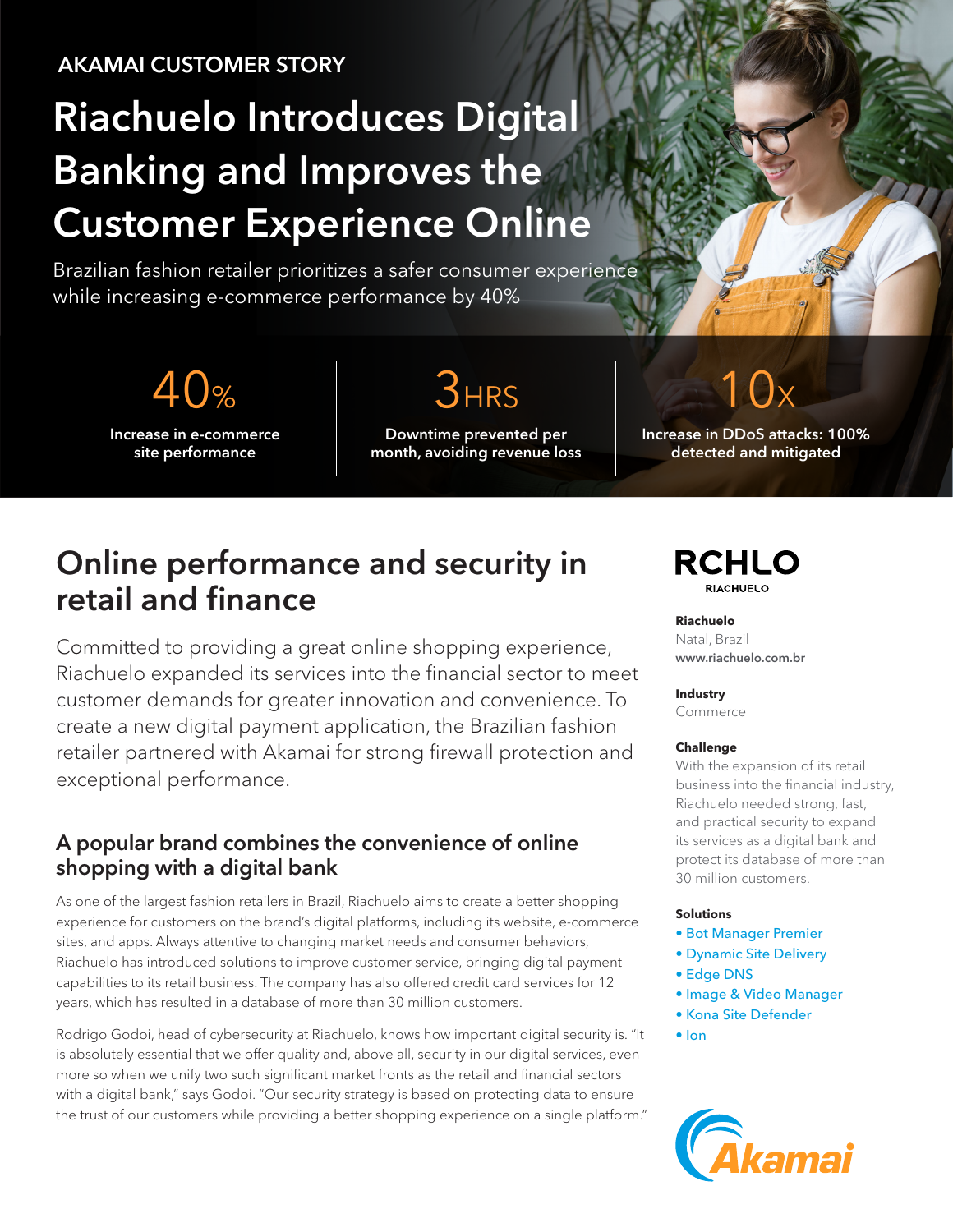With a background in the high-risk world of banking cybersecurity, Godoi brings a valuable perspective, as cyberthreats and attacks are often greater in financial services than in other industries. He also understands the unique circumstances retail companies face.

"When it comes to cybersecurity, banks are very different from retail, but we understand the urgency of protection when it comes to employee and customer data, and the need for a strong firewall defense and robust protection at all levels," he says.

One of Godoi's main concerns was distributed denial-of-service (DDoS) attacks, which can cripple a network. "A successful attack can cost a bank millions of dollars and erode consumer confidence," Godoi says. "I felt certain that Akamai, with their proven reliability and excellent reputation in the financial industry, was the best solution for firewall protection of our internetfacing systems."

# Investing in speed, security, and customer experience

Riachuelo had already been using Akamai [Dynamic Site Delivery](https://www.akamai.com/us/en/products/performance/dynamic-site-delivery.jsp) and [Ion](https://www.akamai.com/us/en/products/performance/web-performance-optimization.jsp) to optimize performance on the website, e-commerce site, and other applications — providing the speed and responsiveness that customers expect from their shopping experiences.

With Akamai, the company's web and mobile performance increased by 40%, which significantly reduced traffic costs and has enabled more people to circulate on the brand's networks and platforms. Riachuelo also implemented Akamai [Image & Video Manager,](https://www.akamai.com/us/en/products/performance/image-and-video-manager.jsp) which reduces image sizes, improves quality, and speeds application delivery — speeding load times as customers scroll through product pages.

During the decision process, Godoi ran a test on [Kona Site Defender](https://www.akamai.com/us/en/products/security/kona-site-defender.jsp) to see if it could provide better firewall protection for the company's digital applications.

"Based on our partnership, I trusted Akamai to do a proof of concept (PoC) of Kona Site Defender, starting in the month of Black Friday, the busiest shopping day of the year," Godoi says. "We kept the PoC going until Christmas and will be forever grateful to the Akamai team for being with us for all that time, ensuring it would be a success."

Kona Site Defender plus Ion provided visibility into key metrics such as performance, security, threats, and others, so Godoi could demonstrate the value of the investment. "Based on the numbers, Akamai allowed us to avoid an average of three hours of downtime per month and thereby prevent revenue losses," he says.

Based on the successful PoC, Godoi moved forward not only with Kona Site Defender plus Ion but also with [Bot Manager Premier](https://www.akamai.com/us/en/products/security/bot-manager.jsp) and [Edge DNS.](https://www.akamai.com/us/en/products/security/edge-dns.jsp)

### Riachuelo keeps its customers — and its brand safe with Akamai

After Riachuelo implemented the new Akamai solutions — and before the COVID-19 pandemic — e-commerce traffic quadrupled, and the retailer was receiving up to 25,000 orders per day. With the optimization of retail and financial operations in the cloud, Riachuelo was able to handle a significant increase in volume. At the same time, processes were more efficient and cost-effective, with fewer physical and infrastructure resources required and more remote flexibility.

The big challenge was to test the security of these processes on a larger scale. Cyberattacks grew quickly during the pandemic, taking advantage of the massive increase in digital transactions. Riachuelo got ahead of the curve to protect its employees and customers, focusing particularly on protecting customers who did not usually buy online — people who were used to making payments physically and would find it harder to detect suspicious behavior.

In a single month, we saw a tenfold increase in DDoS attacks on our credit card site. In addition, there were some phishing and payment fraud attacks targeting more vulnerable retail customers. Thanks to Akamai, we were able to detect and mitigate all the threats we found. That gave us peace of mind.

#### **Rodrigo Godoi**

Head of Cybersecurity, Riachuelo